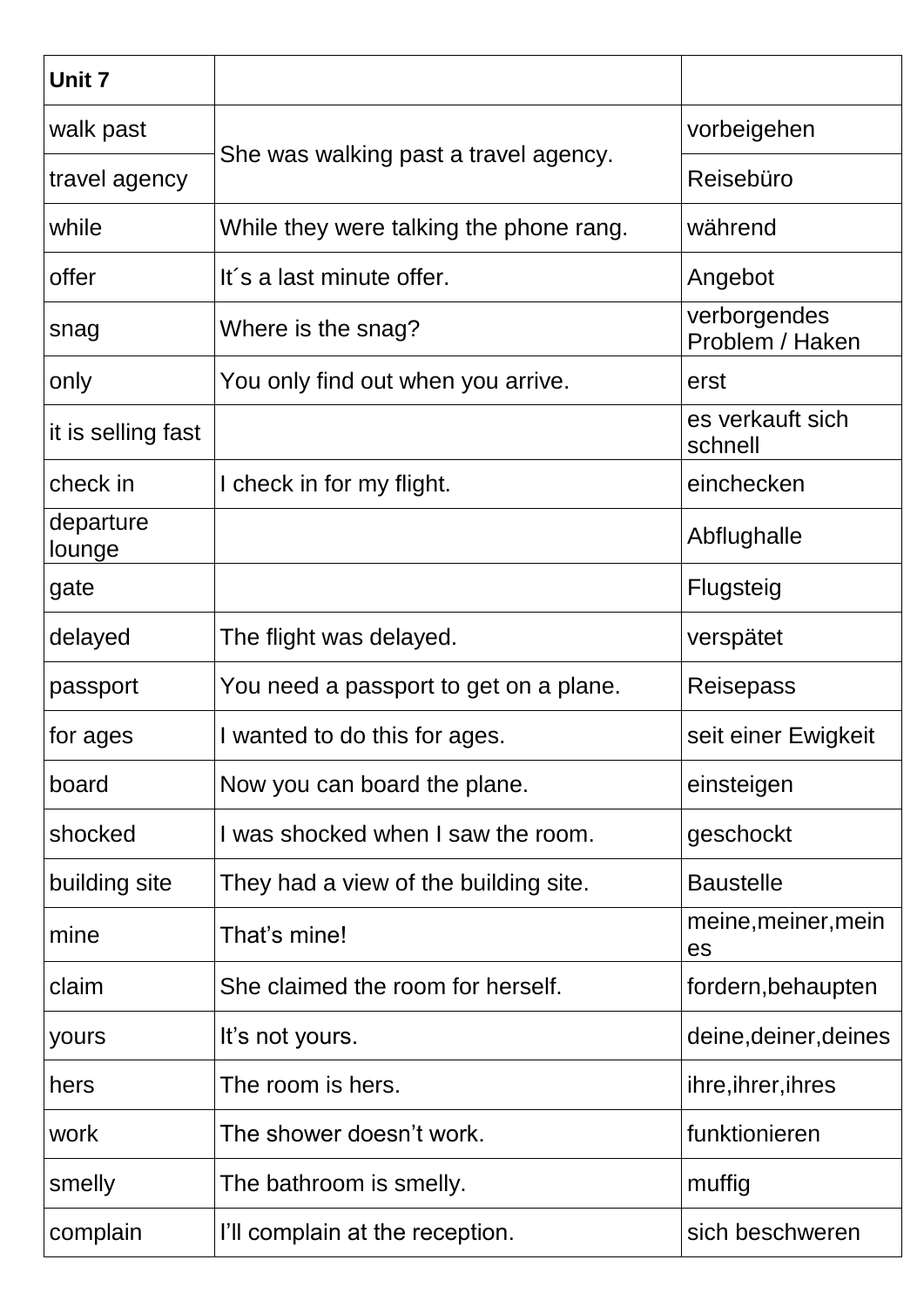| suitcase                | Mrs. Specer opened her suitcase.             | Koffer                      |
|-------------------------|----------------------------------------------|-----------------------------|
| theirs                  | This suitcase isn't theirs.                  | ihre, ihrer, ihres          |
| ours                    | Ours is somewhere else. (woanders)           | unsere, unserer,<br>unseres |
| disaster                |                                              | Katastrophe                 |
| be bored                | I'm bored!                                   | gelangweilt sein            |
| moan                    | Jamie moans all the time.                    | motzen                      |
| advertising<br>poster   | Sarah saw an advertising poster              | Werbeplakat                 |
| sign up for             | They signed up for the course.               | sich anmelden für           |
| downhill                |                                              | bergab                      |
| mountain                |                                              | <b>Berg</b>                 |
| cycle                   | I cycle to school.                           | <b>Fahrrad fahren</b>       |
| anecdote                | I want to tell you an anecdote.              | <b>lustige Geschichte</b>   |
| curve                   | Jamie saw a curve in the road.               | <b>Kurve</b>                |
| damaged                 | The bike was damaged.                        | beschädigt                  |
| moment                  | Moments later the rest of the group arrived. | Augenblick                  |
| no signal               | He had no signal for his mobile phone.       | kein Empfang                |
| go from bad to<br>worse | This holiday is going from bad to worse.     | immer schlimmer<br>werden   |
| sulk                    | He was sulking and staring at the sea.       | schmollen                   |
| stare                   |                                              | starren                     |
| poor you!               |                                              | Du Armer!                   |
| break(an arm)           | Have you broken your arm?                    | sich (einen Arm)<br>brechen |
| announcement            | Can you hear the announcement?               | Ansage                      |
| shark                   | I can see the finn of the shark.             | Hai                         |
| fin                     |                                              | <b>Flosse</b>               |